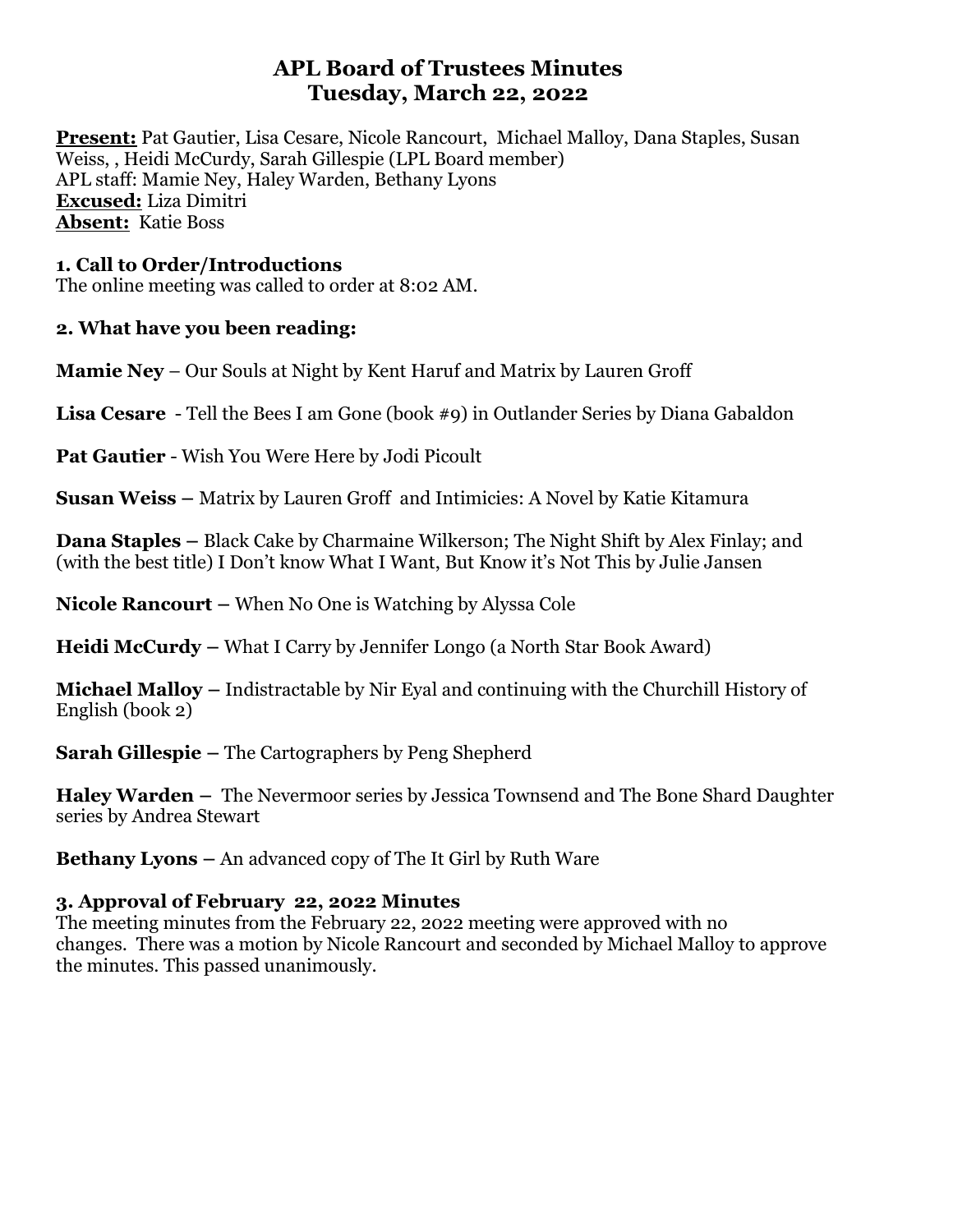## **4. "Fun" Raising Committee Update**

Nicole Rancourt gave an update on the committee. The first round of Book Around Town sponsorship letters (cash donations only) went out. So far, \$3,950 has been pledged with some monies already received. Nicole asked that the Board please keep the calls going and keep both Haley and Nicole updated on the results. This week, donor letters for items/coupons that will go into the BAT bags will be sent out. There will be a new bag for 2022. Pat asked that the spreadsheets be updated to list what was given last year. There were lots of positive comments on how the process is much more streamlined and easier in this second year.

### **5. Governance Committee Update**

Susan Weiss reported that Katie Boss is no longer a member of the committee. The Director's evaluation survey has been approved and will be coming soon. The committee discussed that while Mamie is responsible for the Cibo management, the committee would like to be informed about the collected rent in her monthly report. The Board discussed two potential new trustees. The committee brought forward a new Board member, Ralph Harder. Susan read a brief bio that he'd written. A motion was made by Lisa Cesare and seconded by Susan Weiss to add Mr. Harder to the Board. All were in favor. Susan Weiss reports that she will notify him about the April meeting, and Bethany Lyons will add him to the Board lists. The group has also been making process in updating the Trustee handbook.

### **6. Lewiston Public Library Report**

Sarah Gillespie, LPL Board member, attended the meeting to give an update. Because there is no longer a state of emergency, the Board is meeting in person. Sarah reported that Karen Jones, their Collection Services Librarian for the past 33 years, is leaving. She will stay on part-time during the transition. They are about halfway done with the RFID tagging process. It is budget season and they are looking to refresh the Children's area, which is about 25 years old. Marcella Peres, Director, will be out of the library on parental leave and Katherine Webber will be acting director until she returns. They have resumed in-person programming for school-aged children, but are not holding in-person programs for children under 5 due to the lack of a COVID vaccine.

### **7. Treasurer's Report Discussion**

Michael Malloy reported that financial reports were received by the board. He reported that the balance sheet looks strong and we're where we need to be. The Board discussed the current status of the Margery Schuler estate; the personal representative is still working on settling the estate and his paralegal and a representative from APL will do an inventory together in the near future.

### **8. Director's Report**

Mamie Ney sent a full copy of her report to trustees. Nothing additional to report. Board reported that they liked the new, more specific format.